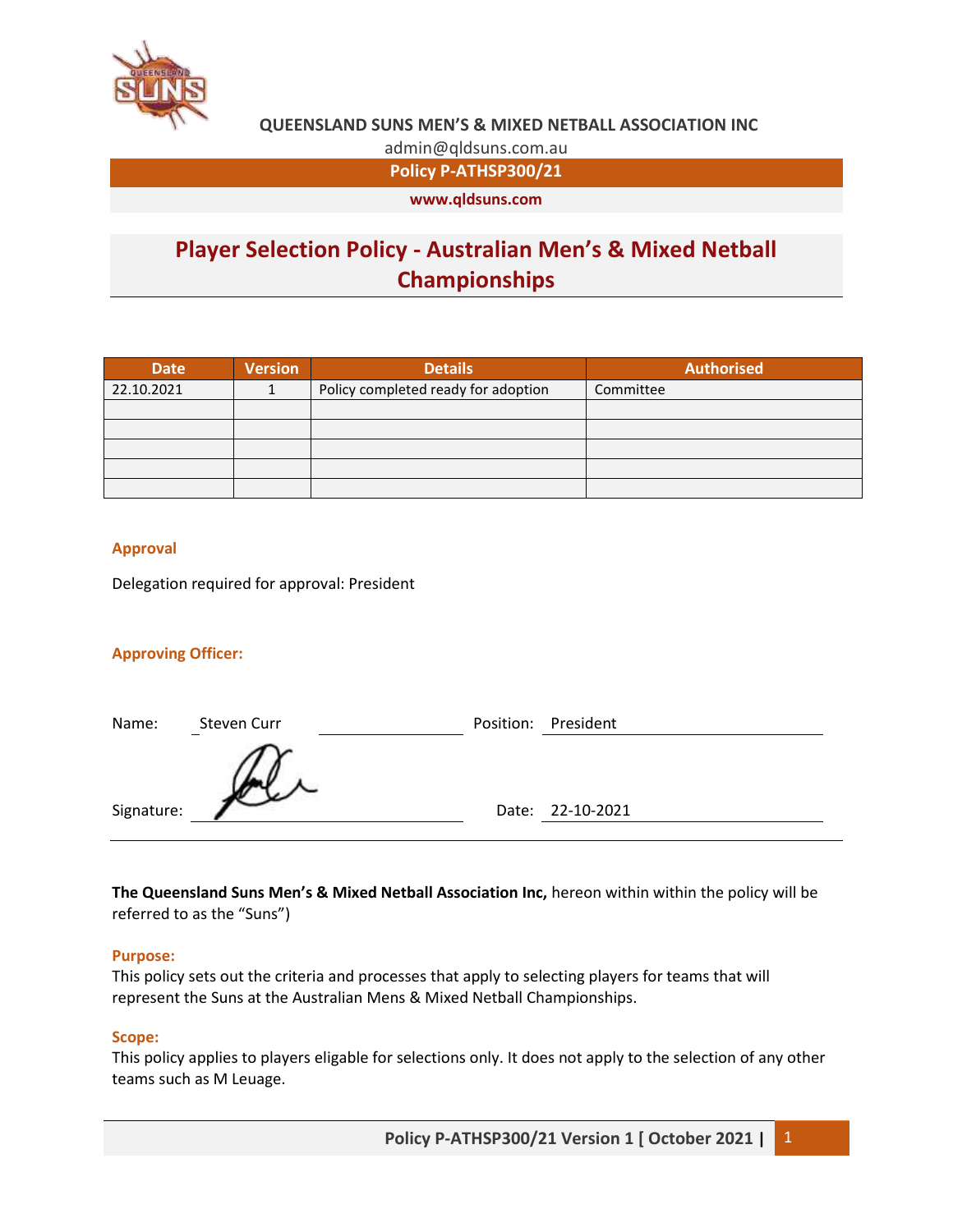

admin@qldsuns.com.au

# **Policy P-ATHSP300/21**

## **www.qldsuns.com**

# **1. Selectors:**

- **a.** Appointment of Selectors
	- i. The (the Suns) Committee will determine the appointment of all selectors;
	- ii. All selectors must hold a minimum Development Netball Accreditation and demonstrate experience in coaching/playing at a representative level;
	- iii. The selectors will consist of:
		- 1. Head Coach; &
		- 2. Team Coach.
	- iv. Where practicable and possible the selectors will:
		- 1. Have an appointed independent selector; &
		- 2. Have no person with a conflict of interest involved in selections, discussions and decisions (Please refer to section 2 '*Conflict of Interest*').

# **2. Conflict of Interest:**

- **a.** Definition:
	- **i.** Conflict of Interest occurs when an individual appointed to make selection decisions also has competing private and/or personal interests that may affect their judgement and decisions.

## **b.** Approach:

- i. The Suns will endeavour to identify, avoid and address any potential conflict of interest occurring within the selection process;
- ii. In circumstances where a conflict of interest is identified, the Suns will do one of the following:
- iii. Refer selection decisions to an independent selector where practical or possible; or
- iv. Refer selection decisions to a review, conducted by alternative coaches within the suns faculty. Coaches appointed to conduct this review will be determined by the Suns.
- **c.** Comment:
	- i. The Suns are a small association which relies on a limited number of dedicated volunteers to administer the selection process. While every effort will be undertaken to eliminate and/or mitigate identified conflicts of interest, it is acknowledged, due to the circumstances, it may be unavoidable.

## **3. Expectations and Responsibilities of Selection Personnel:**

- **a.** Attend all trials and scheduled meetings;
- **b.** Act with integrity and objectivity;
- **c.** Ensure all selection material, discussions and meetings remain confidential;
- **d.** Disclose any potential/perceived conflict of interest to the suns prior to trials;
- **e.** Exercise discretion when considering factors that are, in the opinion of the Selectors, relevant for consideration;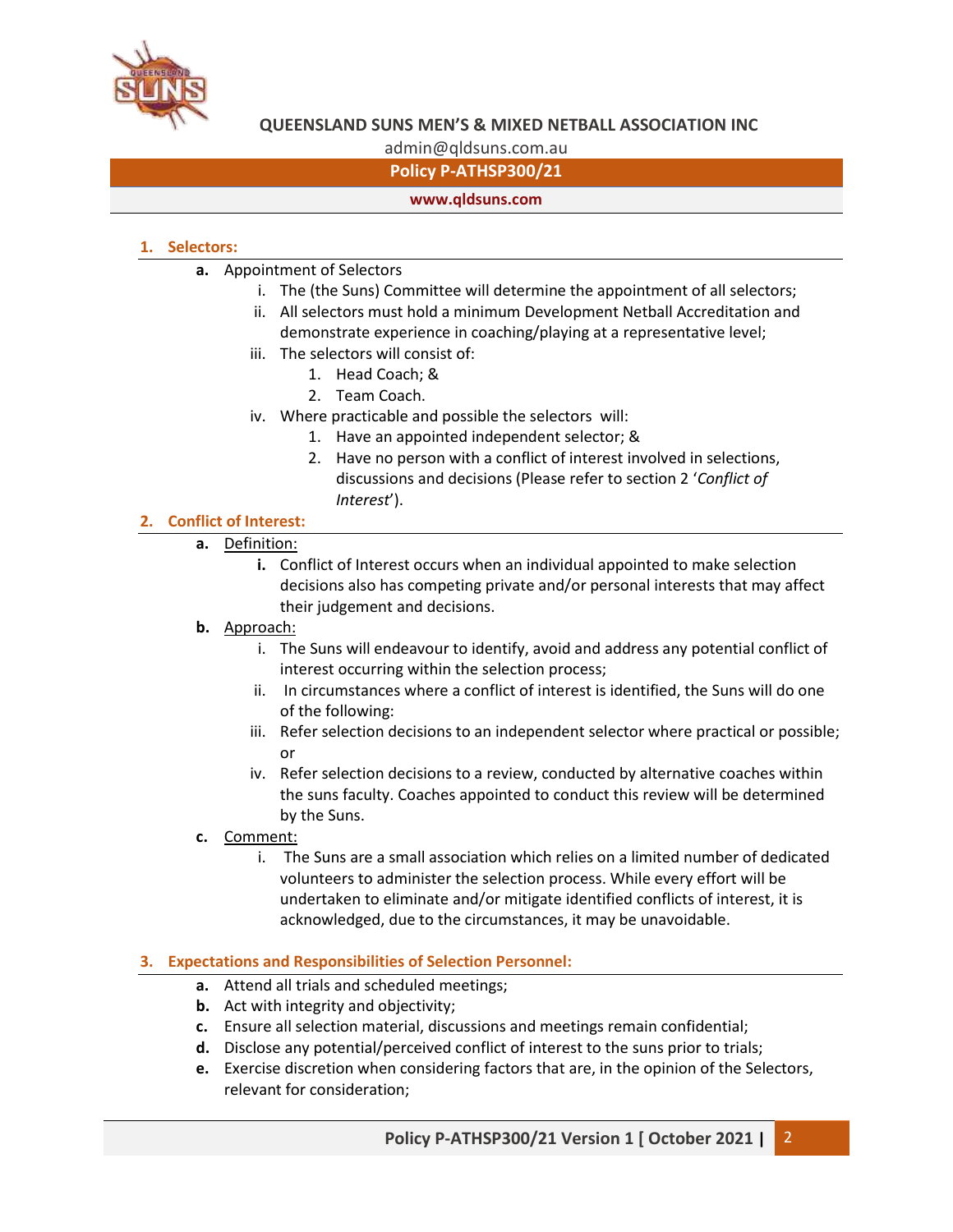

admin@qldsuns.com.au

# **Policy P-ATHSP300/21**

## **www.qldsuns.com**

- **f.** Remain within the area allocated to selectors until all schedules rounds are finalised
- **g.** Record all relevant information to support the determination of decisions made throughout the selection process;
- **h.** Provide the Suns committee with team selection lists, within the required time frame, for review;
- **i.** Be willing and prepared to respond to the committee's questions or feedback during the review process; &
- **j.** Provide constructive feedback to when requested (as per section 9).

## **4. The Queensland Suns Committee Responsibilities:**

- **a.** Appointment of selectors;
- **b.** Arrange and coordinate the administrative processes associated with the selection process;
- **c.** Write and distribute the selection policy;
- **d.** Review selection policy annually in consultation with Head Coaches and member focus group;
- **e.** Review and scriutanise team selections submissions and provide any feedback, questions or concerns feedback, if applcable to the selectors.
- **f.** Ratify the final team list via majority vote.
- **g.** Notify all privately and in writing the outcome of selections; &
- **h.** Formally announce Teams / Squads.

## **5. Player Selection Eligibility:**

- **a.** Eligibility Conditions (Excluding Age)
	- i. Selections are open to any interested athlete that meets the all of the following condtions:
		- 1. Completed the registrationprocess;
		- 2. Paid the applicable trial fee in full;
		- 3. Is not currently serving a suspension or exclusion for prior misconduct ;
		- 4. Has no outstanding debts owned to the Suns.
- **b.** Age Eligibility
	- i. 17/U Team selected must be 17 years or younger as at 31 December of the year of the AMMNA Championships;
	- ii. 20/U Team selected must be 20 years or younger as at 31 December of the year of the AMMNA Championships; &
	- iii. 23/U Team selected must be 23 years or younger as at 31 December of the year of the AMMNA Championships.
	- iv. O35's Team selected must be 35 years or younger as at 31 December of the year of the AMMNA Championships.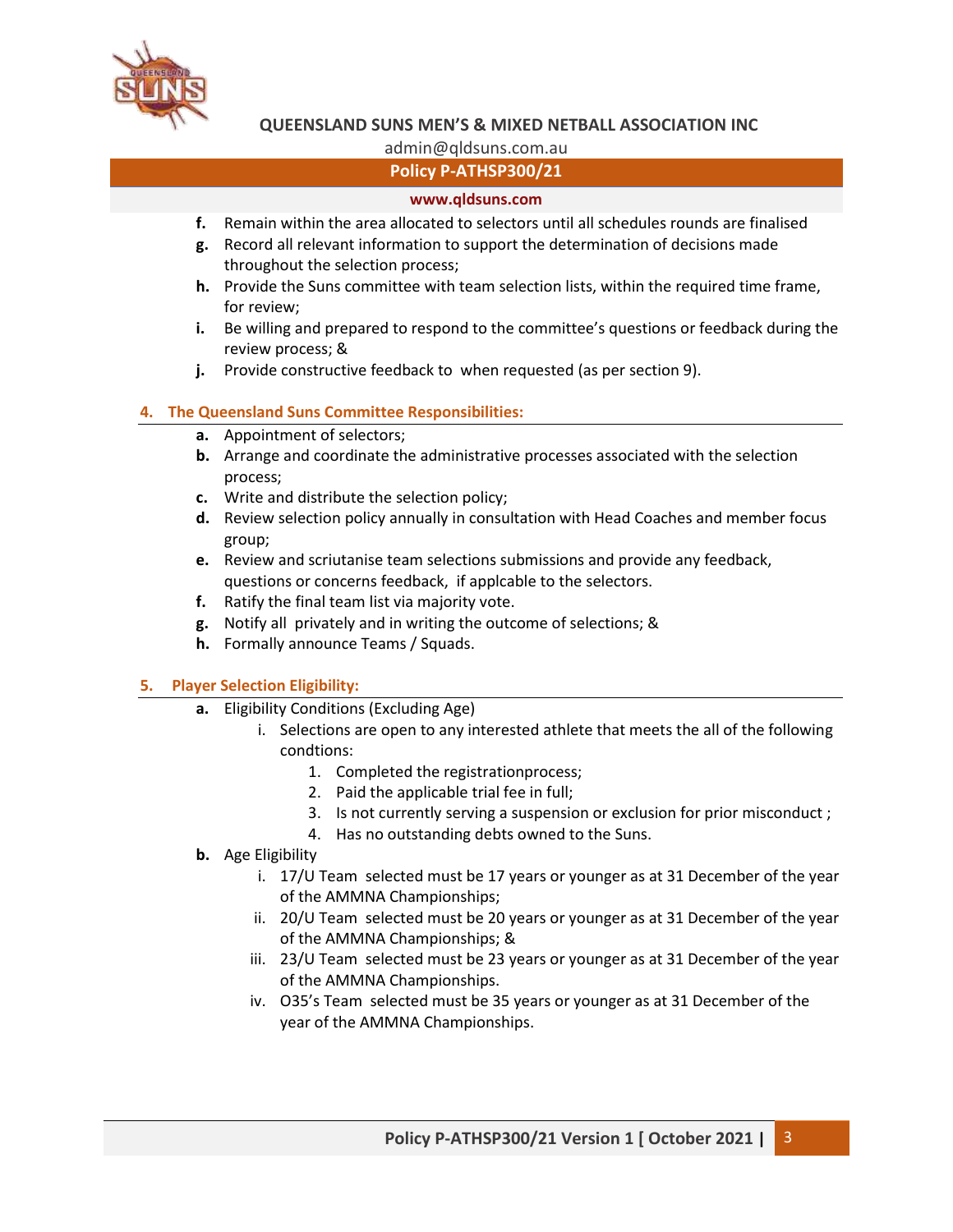

# admin@qldsuns.com.au

# **Policy P-ATHSP300/21**

#### **www.qldsuns.com**

#### **6. Selection Criteria:**

The selectors may consider the following selection criteria in the selection process:

- **a.** Past performance's over such period as determined relevant or appropriate by the Selectors;
- **b.** The current level of skill;
- **c.** The physical fitness;
- **d.** The potential;
- **e.** Any current or potential injury and/or condition which will impair, inhibit or prevent the performance to the required level;
- **f.** In considering the criteria, the Selectors may in their discretion give weight to extenuating circumstances.

## **7. Attendance Requirements**

- **a.** All are required to attend one day of scheduled trials in order to be eligible for team selection;
- **b.** unable to attend must provide notification, in writing to the Suns, at the time of registration or within 48 hours of scheduled trials commencing;
- **c.** *Exemption:* The Selectors may apply discretion to clause to 9a) & b), based on a player's circumstances if considered relevant or exceptional; &
- **d.** If the exemption outlined in 9 c) is applied, Selectors must inform the Suns of their applied discretion and reasoning.

#### **8. Selection Decisions:**

- **a.** Selection decisions will be determined by the Team Coach, in consultation with the Head Coach and independent selector if applicable;
- **b.** Team Coaches are permitted to seek selection advice from their appointed Assistant Coach, or other coaches within the Sun's faculty if required;
- **c.** The Team Coach will be required submit their team lists tothe Sun Committee, within 24 hours from the conclsuon of trials;
- **d.** The Suns Committee will review all selections and direct any feedback, questions or concerns to the Team Coach for consideration within 48 hours of the submission (if applicable);
- **e.** If there is a disagreement, between the Team Coach and the Suns Commitee the following process will apply:
	- i. **Step 1:** The Suns Committee and the Coach will enter into discssions and negoiations in attempt to reach consenus and reslove this matter.
	- ii. **Step 2**: If the matter cannot be resolved via discussion or negoiation, the Suns Committee will refer the matter to the appointed independent Selector(s) (where practical and possible), for review and decsion.
	- iii. **Step 3**: In the instance the indepenadnt Selector(s) are unable make a decsion, the Sun Commiteee will make the final decsion and communicate outcome to Team Coach;